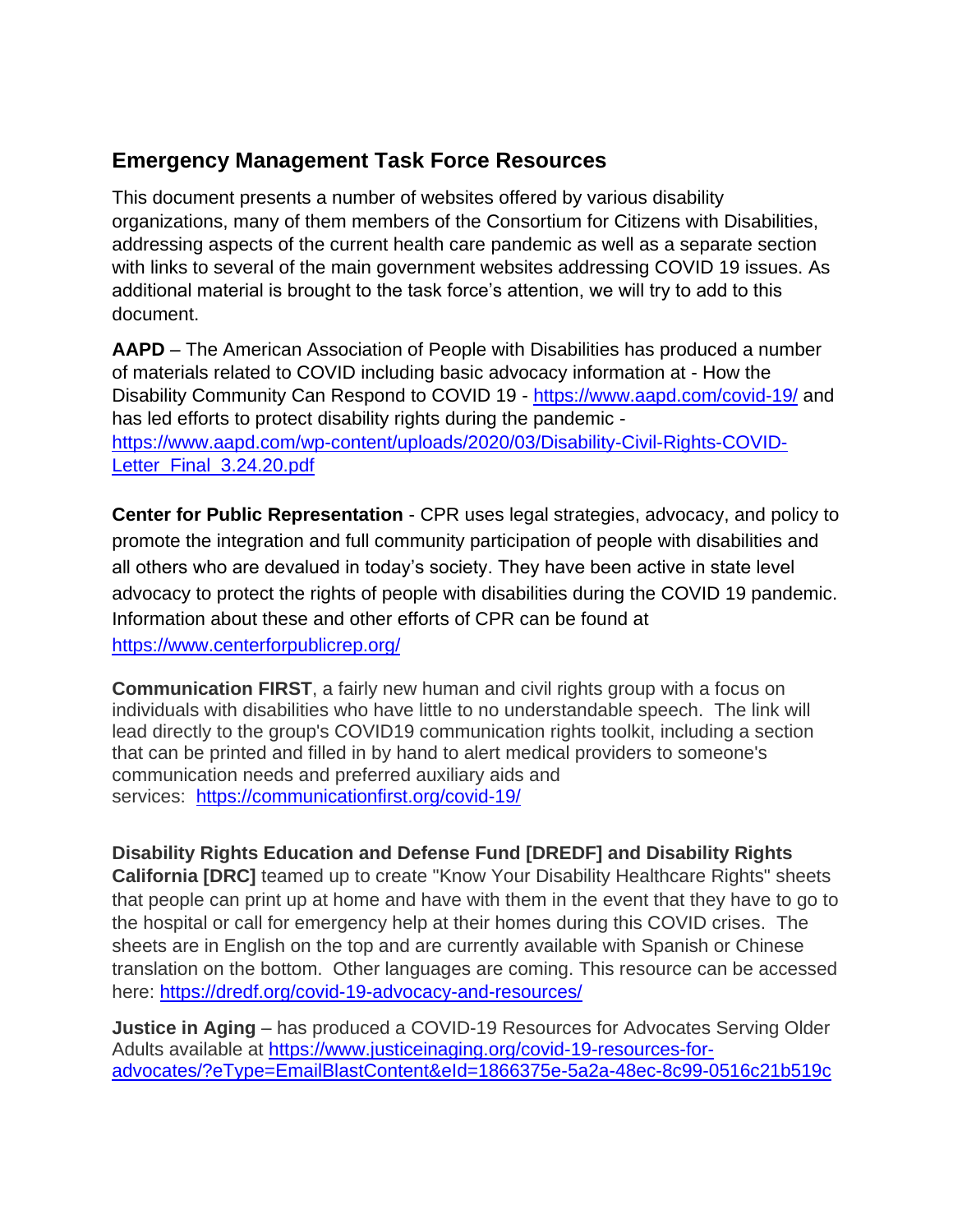#### **National Council on Independent Living -** <https://ncil.org/covid-19/>

The National Council on Independent Living is a national cross-disability, grassroots organization run by and for people with disabilities. Founded in 1982, NCIL represents thousands of organizations and individuals including: individuals with disabilities, Centers for Independent Living (CILs), Statewide Independent Living Councils (SILCs), and other organizations that advocate for the human and civil rights of people with disabilities throughout the United States. The link above connects to a page dedicated to information, resources and opportunities for advocacy during the pandemic.

**Partnership for Inclusive Disaster Strategies –** The Partnership for Inclusive Disaster Strategies is hosting daily COVID-19 Disability Rights Calls where partners across the nation come together to share good and promising practices, systematic rising issues, and community-wide advocacy engagement related to the rights and needs of people with disabilities during this public health emergency and concurrent disasters. They have been cataloging a COVID-19 disability focused Community-Wide Resource List of all the systems advocacy tools, templates, call to actions, information, media coverage, webinars, and more that are being published and released by and throughout the community. See below an evolving, community-wide resource document that is updated continuously, and share your COVID and disability-related resources to be added with us at [dart@disasterstrategies.org](mailto:dart@disasterstrategies.org) <https://tinyurl.com/COVIDisabilityResources>

> **Partnership Disaster Hotline (800) 626-4959 [info@disasterstrategies.org](mailto:info@disasterstrategies.org)**

**Please join us today, April 7, 2020 at 6pm ET, 5pm CT, 4pm MT, 3pm PT**

**CALL-IN INFO:** Join Zoom Meeting <https://zoom.us/j/2114337114> **\*\* Password: 336330 \*\***

Meeting ID: 211 433 7114

One tap mobile +1.312.626.6799,, 211 433 7114# US (Chicago) +1.646.876.9923,, 211 433 7114# US (New York)

**Paralyzed Veterans of America** is the nation's only Congressionally chartered veterans service organization solely dedicated to representing veterans with spinal cord injury and/or disorders. This page offers veterans with disabilities and their caregivers information on VA health and benefits resources during the pandemic <https://www.pva.org/covid19/>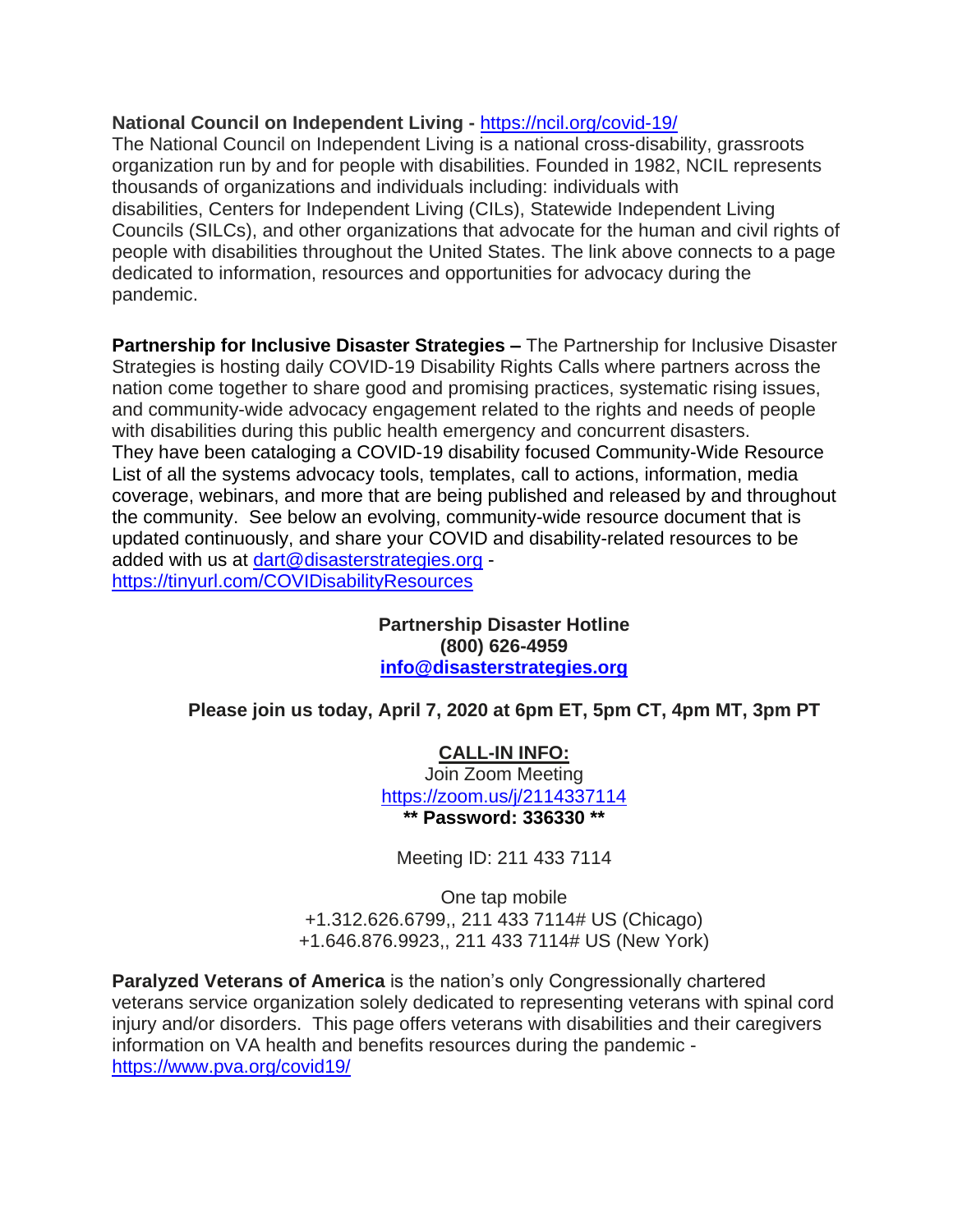**Reeve Foundation –** is dedicated to curing spinal cord injury by advancing innovative research and improving quality of life for individuals and families impacted by paralysis. This page offers information and resources for people living with SCI dealing with the COVID 19 pandemic. [https://www.christopherreeve.org/blog/daily-dose/insurance-and](https://www.christopherreeve.org/blog/daily-dose/insurance-and-covid-19-what-to-know)[covid-19-what-to-know](https://www.christopherreeve.org/blog/daily-dose/insurance-and-covid-19-what-to-know)

**State Developmental Disabilities Councils Plain Language Guidance on COVID 19** – Green Mountain Self Advocates – Vermont DD Council [https://selfadvocacyinfo.org/wp-content/uploads/2020/03/Plain-Language-Information](https://selfadvocacyinfo.org/wp-content/uploads/2020/03/Plain-Language-Information-on-Coronavirus.pdf)[on-Coronavirus.pdf](https://selfadvocacyinfo.org/wp-content/uploads/2020/03/Plain-Language-Information-on-Coronavirus.pdf)

#### **Transportation Coalition Recommendations for Implementing New COVID-19 Policies for People with Disabilities**

Several national organizations representing people with disabilities have issued a memo with valuable suggestions for transportation operators implementing rear door boarding procedures, reminding providers to take into consideration the needs of people with disabilities. Involving people with disabilities, older adults and their advocates in developing procedures to ensure that these populations are able to travel safely is most likely to ensure a good result for everyone. Read the memo [here](http://r20.rs6.net/tn.jsp?f=0011mEEBERq-d3aGI1T4hXVfhtM_QgVMSEWE3le02Kb9fSI2-ZdIsPz89cX5o0NQBgNxxY7IXHdqvkt95zuFdMEGits6qlm9i7WuSuivK9mxPnziw4GA7rRNyqy_cYRvA0xwIatNd3ekFQv6aSn-rq5rPNeVCpI4UTDXcJwMv7wuWGwYQ3QOBeJ23_W7SMHHMK97mhgGEyHsMMwi0cjk7XeEqA_xZVrHHUx3JzAbkjt_SFzM3_zwy_c-f9UvKMBn349&c=NF7og0sTzI9mWizPvJE0fKmIa_Ewv9ma6OxnapuCz-wAmai_iQs0qQ==&ch=009lWs_Mspo7nwK7wc9xz9koTBH1nHwxDgjmWGkYpvdkmisEqE9KAg==)

### **Federal Government Resources**

## **Administration on Community Living (ACL) – COVID 19 Resource Page- What Do Older Adults and People with Disabilities Need to Know - <https://acl.gov/COVID-19>**

**ADA Centers –** The Southeast ADA Center is one of ten regional ADA Technical Assistance Centers and has developed a website devoted to the corona virus at [http://www.adasoutheast.org/coronavirus/#toc.](http://www.adasoutheast.org/coronavirus/#toc) Other ADA Centers can be found at <https://adata.org/>

# **CDC**

The Centers for Disease Control has released [coronavirus.gov,](https://click.icptrack.com/icp/relay.php?r=24671683&msgid=516687&act=19AL&c=1185304&destination=https%3A%2F%2Fwww.cdc.gov%2Fcoronavirus%2F2019-ncov%2Findex.html) a new website to share CDC updates on COVID-19. The website provides ways in which the community can take measures to reduce the spread of COVID-19 in different settings.

#### **CMS**

The Centers for Medicare & Medicaid Services (CMS) posted these Frequently Asked Questions (FAQs) on the Medicaid.gov website to aid state Medicaid and Children's Health Insurance Program (CHIP) agencies in their response to the 2019 Novel Coronavirus (COVID-19) outbreak. You can find the updated FAQs here: [https://www.medicaid.gov/state-resource-center/downloads/covid-19-faqs.pdf](https://click.icptrack.com/icp/relay.php?r=64450485&msgid=517100&act=9MIP&c=1185304&destination=https%3A%2F%2Fwww.medicaid.gov%2Fstate-resource-center%2Fdownloads%2Fcovid-19-faqs.pdf)